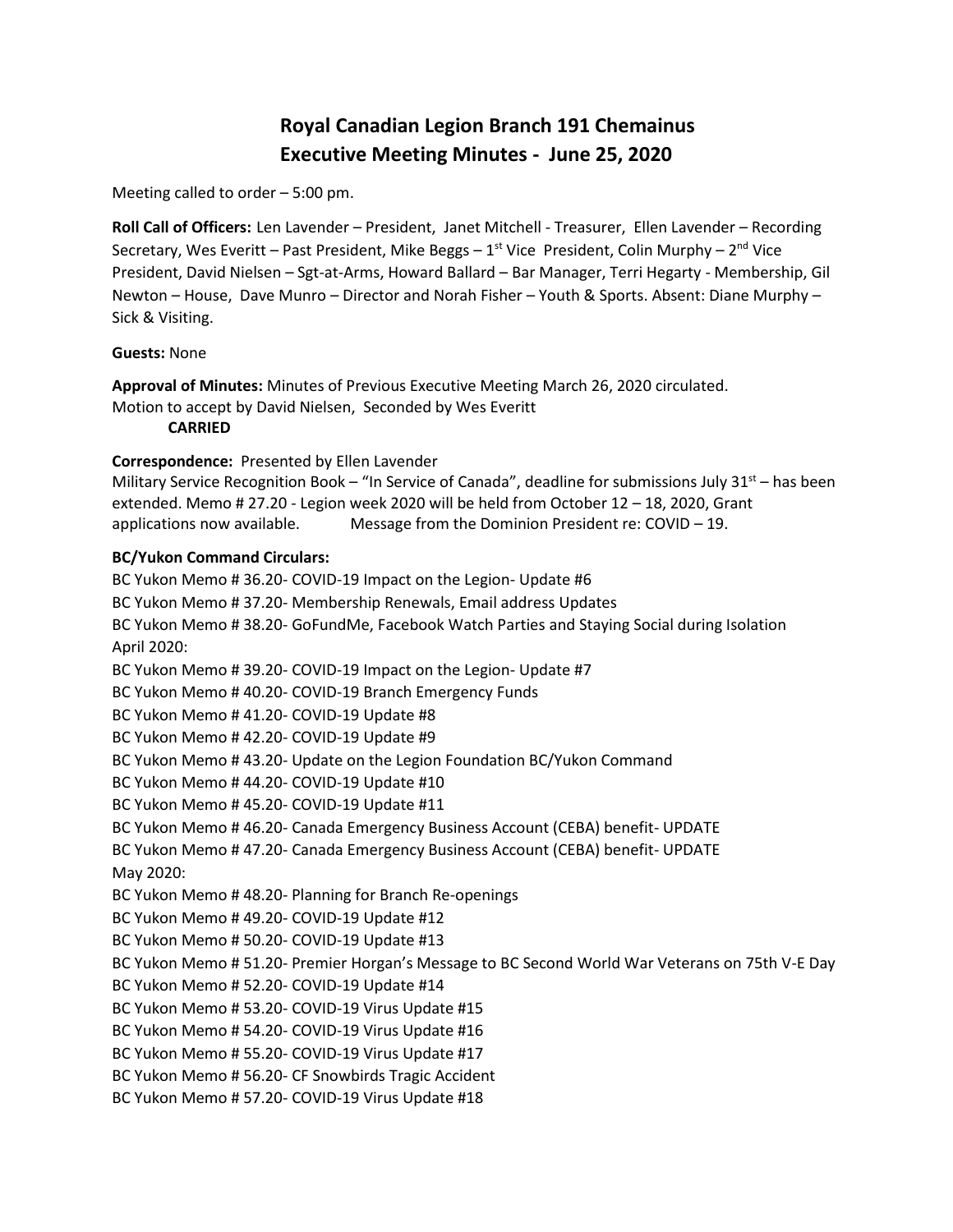June 2020:

BC Yukon Memo # 58.20- COVID-19 Virus Update #19 BC Yukon Memo #59.20- 2020 Poppy/Wreath and Promotional Material Price Lists BC Yukon Memo #60.20- COVID-19 Virus Update #20 BC Yukon Memo #61.20- Expression of Interest- Hosting National Youth Track &Field 2023/24

Not posted due to COVID-19 restrictions.

Motion to accept correspondence: moved by Ellen Lavender, seconded by Gil Newton. **CARRIED**

# **President's Report:** Presented by Len Lavender

Thanks to all the volunteers and staff that have worked extremely hard to assist with the reopening of our Branch. One condition of the opening was we have a maximum of 47 in the lounge which is 50% of our seating capacity. This is only available to Members, spouses, and partners due to limited seating. The health authority has classed our meat draw as an event which means we are unable to replace anyone that has left until the meat draw is completed. We are presently preparing the hall for rentals to small groups, Janet is also doing research to resume bingo operations. We started serving food in the lounge last Friday. The volunteers will continue doing this on Fridays. We are opening July 01 for Canada Day, plan to serve hamburgers and hot dogs, will also have a cake donated by 49<sup>th</sup>. Thanks to all the volunteers that have assisted at 49<sup>th</sup> taking and filling orders for seniors and shut-ins during the Pandemic. Our Legion is well recognized by 49<sup>th</sup>.

**Branch Financials**: Presented by Janet Mitchell

Motion to accept financial reports as circulated by Janet Mitchell, Seconded by Wes Everitt. **CARRIED**

**Bingo and Meat Draw Statements:** Presented by Janet Mitchell Motion to accept by Janet Mitchell, Seconded by Norah Fisher.

# **CARRIED**

**Donations**: Ladysmith and District Marine Rescue Society – pending.

**House:** Presented by Gil Newton – The ramp at the entrance to the lounge has been painted and slip strips have been attached for safety. The lounge was set up with spacing between tables and seating according to COVID guidelines. The heat pumps in the lounge will be adjusted soon for the weather. Suggest now would be a good time to begin renovations to the kitchen in the hall.

**Bar:** Presented by Howard Ballard – The bar is doing well considering the COVID-19 virus. Draft-Wise was here today checking the beer taps, lines, and pressures. All were good but for the foaming problem the "Lucky" beer is encountering; it was decided the problem was with the keg and best before date. This will be discussed with the representative. Draft-Wise can come to clean the draft beer lines for \$75.00 a month – to be followed up.

**Poppy:** Presented by Janet Mitchell – No report.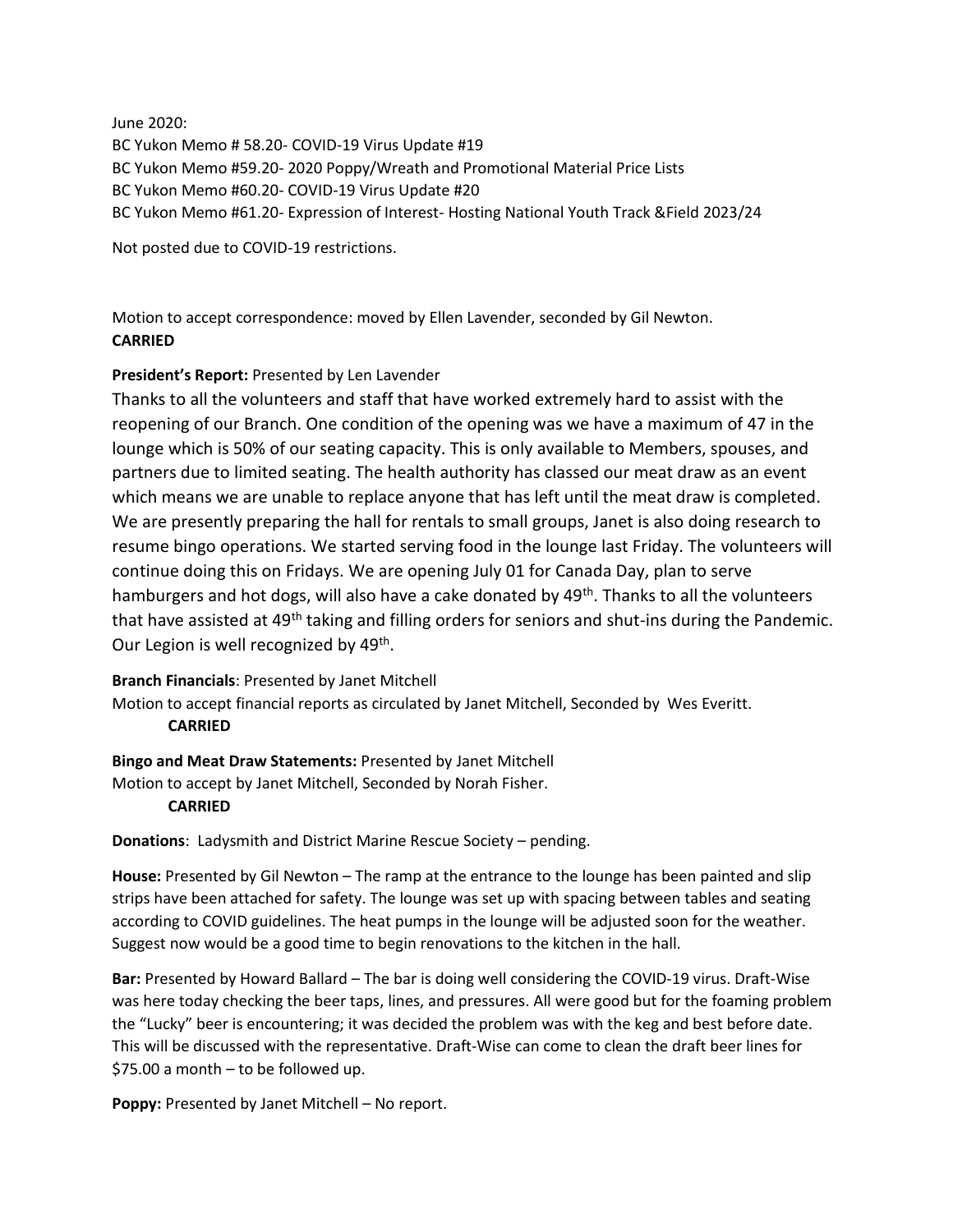**Honours and Awards:** Presented by Wes Everitt – No report but Wes will fill and order form for awards for September.

**Membership:** Presented by Terri Hegarty

| <b>Ruth Vancise</b>                                                    |  | Associate New Member                            |
|------------------------------------------------------------------------|--|-------------------------------------------------|
| Marc Brackett                                                          |  | Associate New Member                            |
| Roberta Kane Associate New Member                                      |  |                                                 |
|                                                                        |  | Richard Whitters Ordinary Transfer (Duncan)     |
|                                                                        |  | Georgina Lorette Associate Transfer (Ladysmith) |
| Motion to accept new members by Terri Hegarty, Seconded by Mike Beggs. |  |                                                 |

#### **CARRIED**

**Public Relations:** Presented by Colin Murphy – Latest was an ad in the paper congratulating the Grad class of 2020.

**Service Officer:** Presented by Mike Beggs – No report.

**Sgt. At Arms:** Presented by David Nielsen – No report.

**Sick & Visiting:** Presented by Diane Murphy – No report but request people to check the facts before calling.

**Youth & Sports:** Presented by Norah Fisher – No report.

**Ways & Means:** Presented by Ellen Lavender – No report.

**Zone Report:** Presented by Wes Everitt – No report.

Motion to accept Committee reports by Norah Fisher, seconded by Gil Newton **CARRIED**

### **OLD BUSINESS:**

Motion for approval of new cooler purchase in the hall – the motion was passed at the March 26, 2020 Executive meeting.

**Contracting a Bookkeeper**: Janet Mitchell advised - Sara Gibb has been hired, part time, as an external bookkeeper for Quick Books, Month end financial reports, GST, and all other reports. She is training Georgina Lorette and Amanda Blenderman to also help with the needed reports.

#### **NEW BUSINESS:**

**Lounge hours during COVID-19:** Tuesdays 3 pm - 6 pm, Fridays 3 pm – 7:30 pm and Saturdays 2 pm – 6:30 pm.

**Canada Day lounge activities:** The lounge will be opened from 11 am – 4 or 5 pm. Bar-B-Q Hamburgers and Hot Dogs will be served along with a cake donated by the 49<sup>th</sup> Parallel. The capacity will remain at 47 - maximum.

**Requests for Dart Equipment:** Requests have been received for the loan of equipment. It was agreed, there would be no loaning of this equipment.

**Replacement of Lounge kitchen cooler:** Upon reopening, this cooler would not restart – there is a need to shop for a new one. Ongoing.